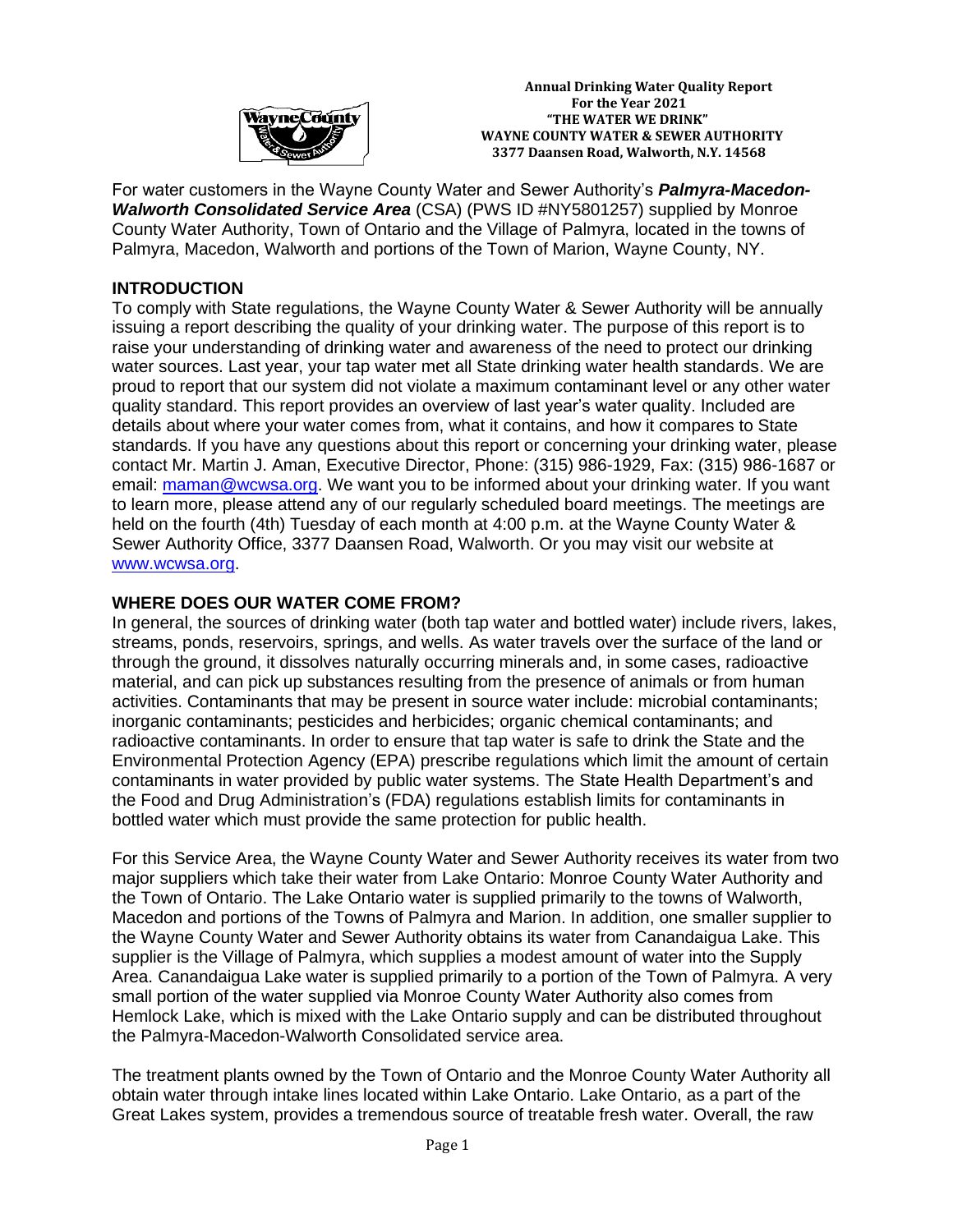water quality is very high, but is subject to seasonal variations in temperature, turbidity (clarity), and levels of aquatic plant life such as algae, etc. Canandaigua Lake and Hemlock Lake are part of the Finger Lakes grouping with both lakes providing a very high raw water quality. These lakes are also subject to the seasonal variations.

To effectively produce potable water, an extensive treatment process consisting of coagulation, filtration, and chlorination of raw water is utilized. Coagulants are initially added to the incoming raw water to enhance particle removal during filtration. Multi-media filters containing sand, anthracite and granular activated carbon (GAC) are normally utilized for the removal of these particles as water passes through the media. This filtration process is the most important aspect of the treatment. During filtration, fine organic and inorganic particulate matter is removed and an optimum turbidity (clarity of the water) is the result. Turbidities of the water purchased by the Wayne County Water and Sewer Authority are well below the allowable .3 NTU (turbidity unit of measurement) standard. Chlorine is added in both the first and the last stage of treatment to disinfect the water and to maintain a residual disinfectant throughout the water distribution system that delivers water to your home. Each supplier also fluoridates their water to aid in tooth protection.

# **SOURCE WATER ASSESSMENT PROGRAM**

The New York State Department of Health (NYSDOH) has evaluated the susceptibility of water supplies statewide for potential contamination under the Source Water Assessment Program (SWAP). The assessment for Lake Ontario source did not find any noteworthy potential threats of contamination. While an inventory of the land area near the Lake Ontario intakes found numerous potential sources of contamination, the intakes are far enough from shore to not be directly impacted by shoreline activities. Hemlock Lake also is not very susceptible because of size and the system's controlled watershed. For Canandaigua Lake, the assessment found a moderate susceptibility to contamination for this source of drinking water. The amount of agricultural lands in this assessment area results in elevated potential for protozoa, phosphorus, disinfection by-product (DBP) precursors and pesticides contamination. While there are some wastewater treatment facilities present, permitted discharges do not likely represent an important threat to source water quality based on their density in the assessment area. However, it appears that the total amount of wastewater discharged to surface water in this area is high enough to further raise the potential for contamination (particularly for protozoa). There are no noteworthy contamination threats associated with other discrete contaminant sources. Because storm and waste water contamination remain potential threats to any source water, the water provided to you undergoes rigorous treatment and testing prior to its delivery. For more information on the SWAP summary and how you can help protect the source of your drinking water contact NYSDOH.

# **FACTS AND FIGURES**

This water system serves approximately 23,571 people through 7,857 service connections. The total water purchased by W.C.W. & S.A. in 2021 for the Palmyra-Macedon-Walworth Consolidated Service Area was approximately 699 million gallons. The total amount of water delivered to customers was approximately 507 million gallons. This unsold water is used for firefighting and flushing of mains, as well as lost water through leaks, slowed meters, unauthorized use of water, etc. In 2021, water customers were charged \$4.70 per 1,000 gallons of water, and a \$25.00 basic service charge per quarter. This rate would result in an annual water charge of \$335.00 for a customer using 50,000 gallons per year, an average use for a family of three. \*\*\*The basic service charge reflects a  $\frac{3}{4}$ " – 1  $\frac{1}{2}$ " meter; meters larger than 1  $\frac{1}{2}$ " have a basic service charge based on size and type of meter.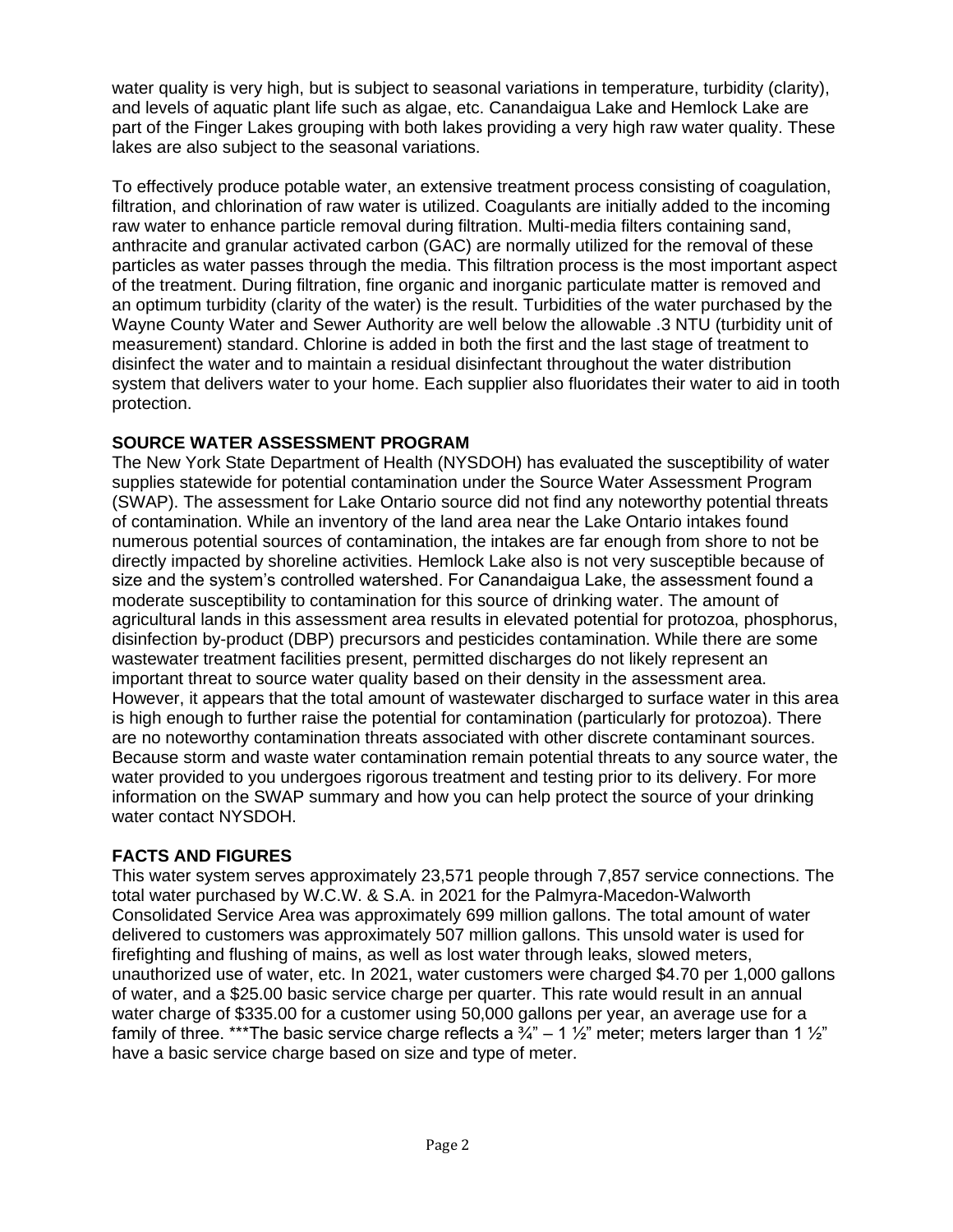# **ARE THERE CONTAMINANTS IN OUR DRINKING WATER?**

As the State regulations require, we routinely test your drinking water for numerous contaminants. These contaminants include: total coliform, turbidity, inorganic compounds, nitrate, nitrite, lead and copper, volatile organic compounds, total trihalomethanes, haloacetic acids, radiological and synthetic organic compounds. The Wayne County Water & Sewer Authority and its suppliers send their samples to independent New York State certified water quality testing laboratories. The accompanying table depicts which compounds were detected in your drinking water. The State allows us to test for some contaminants less than once per year because the concentrations of these contaminants do not change frequently. Some of our data, though representative, are more than one year old.

It should be noted that all drinking water, including bottled drinking water, may be reasonably expected to contain at least small amounts of some contaminants. The presence of contaminants does not necessarily indicate that water poses a health risk. More information about contaminants and potential health effects can be obtained by calling the EPA's Safe Drinking Water Hotline (800) 426-4791 or log on to EPA's Drinking Water Website: [www.epa.gov/safewater/.](http://www.epa.gov/safewater/) If you have questions or concerns about the quality of your water, please feel free to contact the Authority or the local office of the NYSDOH.

> **Mr. Martin J. Aman Ms. Sheryl Robbins Wayne County Water & Sewer Authority** 3377 Daansen Road 624 Pre-emption Road Walworth, NY 14568 Geneva, NY 14456 (315) 986-1929 (315) 789-3030 [www.wcwsa.o](http://www.wcwsa/)rg [www.health.ny.gov](http://www.health.ny.gov/)

The Wayne County Water and Sewer Authority is required to collect and analyze at least thirty (30) total coliform samples from various points within the Authority's Palmyra-Macedon-Walworth Consolidated service area per month. We had one (1) positive sample for total coliform and one (1) positive E. Coli. All repeat samples proved to be negative so no violation occurred.

| Contaminant       | <b>Violation</b><br>Yes/No | Date of<br><b>Sample</b> | Level<br><b>Detected</b> | Unit<br><b>Measured</b> | <b>MCLG</b> | <b>Regulatory</b><br><b>Limit</b>                | <b>Likely Source</b><br>Contamination      |
|-------------------|----------------------------|--------------------------|--------------------------|-------------------------|-------------|--------------------------------------------------|--------------------------------------------|
| Total<br>Coliform | No                         | 7/13/21                  | positive<br>sample       | N/A                     | 0           | TT-2 or more<br>positive samples<br>in one month | Naturally<br>present in the<br>environment |
| E. Coli           | No.                        | 7/13/21                  | positive<br>sample       | N/A                     | 0           | TT-2 or more<br>positive samples<br>in one month | Naturally<br>present in the<br>environment |

### *IMPORTANT INFORMATION ABOUT YOUR DRINKING WATER*

The accompanying table shows the *detected results only* of monitoring for the period of January 1 to December 31, 2021, based upon information as provided by our suppliers**.** 

**NOTE**-Total Hardness can be expressed in grains per gallon. The total Hardness of the water within the Palmyra-Macedon-Walworth Consolidated supply area is generally between 7 and 8 grains per gallon.

| Contaminant | <b>Units</b> | Violation MCLG<br><u>Yes/No</u> |     |     | MCL Date of | <b>MCWA</b><br><b>Sample Shoremont</b><br><b>Plant</b> | <b>MCWA</b><br>Webster<br><b>Plant</b> | Town of<br><b>Ontario</b><br><b>Supply</b> | Village of<br><b>Palmyra</b> | <b>Likely Source</b>        |
|-------------|--------------|---------------------------------|-----|-----|-------------|--------------------------------------------------------|----------------------------------------|--------------------------------------------|------------------------------|-----------------------------|
| Barium      | mg/l         | No                              | っ   | ⌒   | 2021        | $0.018 -$<br>0.022                                     | $0.019 -$<br>0.023                     | 0.021                                      | 0.0131                       | Erosion of natural deposits |
| Chloride    | mg/L         | No                              | N/A | 250 | 2021        | 26-37                                                  | 26-58                                  | N/A                                        | 57.8                         | Naturally occurring         |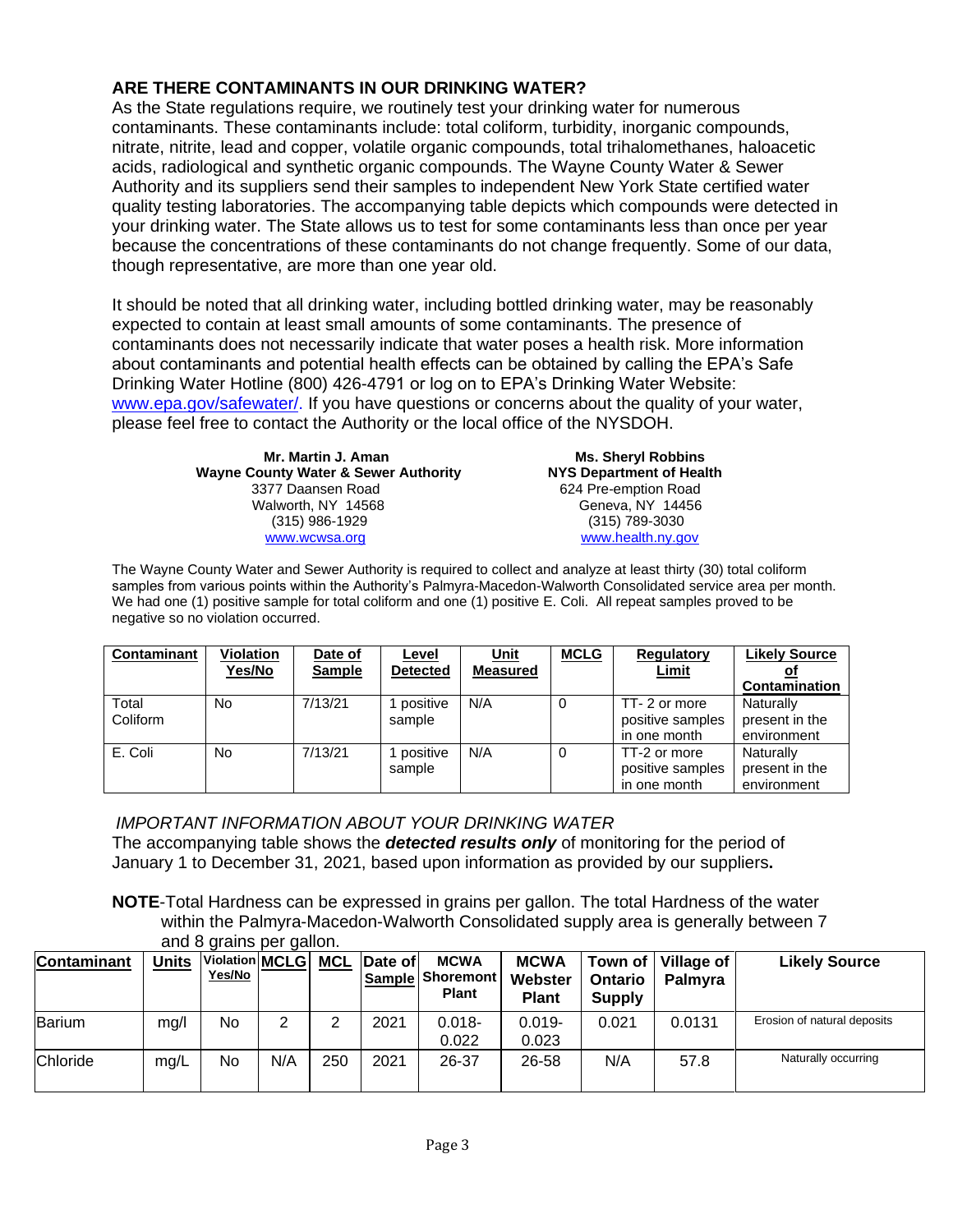| Total<br>Trihalomethanes<br>(TTHM)<br>(*footnote #4)      | ug/l       | No | N/A         | 80                                                   | 2021 | 36.1<br>$(7.9 - 64)$<br>Max<br>$LRAA=$<br>49 | 36.1<br>$(7.9 - 64)$<br>Max<br>$LRAA=$<br>49   | 48.8<br>$(22-64)$                   | Average<br>57.28<br>$(35-65.20)$ | By-product of drinking water<br>chlorination                                                                                             |
|-----------------------------------------------------------|------------|----|-------------|------------------------------------------------------|------|----------------------------------------------|------------------------------------------------|-------------------------------------|----------------------------------|------------------------------------------------------------------------------------------------------------------------------------------|
| Haloacetic<br>Acids (HAA5)<br>$(*footnote #4)$            | ug/l       | No | N/A         | 60                                                   | 2021 | 10.9<br><b>ND-30</b><br>Max<br>$LRAA=$<br>24 | 10.9<br><b>ND - 30</b><br>Max<br>$LRAA=$<br>24 | 13.7<br>$(1.5-15)$                  | Average<br>20.65(9.10-<br>27.50) | By-product of drinking water<br>chlorination                                                                                             |
| Radium 226                                                | pCi/L      | No | N/A         | 5                                                    | 2021 | <b>ND</b>                                    | <b>ND</b>                                      | N/A                                 | 0.070                            | Erosion of natural deposits                                                                                                              |
| Radium 228                                                | pCi/L      | No | N/A         | 5                                                    | 2021 | <b>ND</b>                                    | <b>ND</b>                                      | <b>ND</b>                           | 0.177                            | Erosion of natural deposits                                                                                                              |
| Uranium                                                   | ug/l       | No | $\mathbf 0$ | 30                                                   | 2021 | <b>ND</b>                                    | <b>ND</b>                                      | N/A                                 | 0.514<br>2012                    | Leaching of natural deposits                                                                                                             |
| Turbidity<br>(Distribution<br>System)<br>$(*footnote #1)$ | <b>NTU</b> | No | N/A         | $TT=<5$<br><b>NTU</b>                                | 2021 | $0.03 - 2.91$<br>0.12                        | $0.03 - 2.91$<br>0.12                          | See<br><b>Below</b>                 | 0.88                             | Soil Runoff                                                                                                                              |
| Turbidity<br>Distribution<br>System)<br>(*footnote #1)    | <b>NTU</b> | No | N/A         | $TT = 95$<br>% of<br>samples<br>$<$ 1<br><b>NTU</b>  | 2021 | See Below                                    | See Below                                      | See<br><b>Below</b>                 | 100%                             | Soil Runoff                                                                                                                              |
| <b>Turbidity (Entry</b><br>Point)<br>(*footnote #1)       | <b>NTU</b> | No | N/A         | $TT=1$<br><b>NTU</b>                                 | 2021 | $0.02 - 0.09$<br>0.04                        | $0.02 - 0.11$<br>0.04                          | 0.023/0.043<br>$(0.019 -$<br>0.043) | See above                        | Soil Runoff                                                                                                                              |
| <b>Turbidity (Entry</b><br>Point)<br>(*footnote #1)       | <b>NTU</b> | No | N/A         | $TT = 95$<br>$%$ of<br>sample<br>s < 3<br><b>NTU</b> | 2018 | 100%                                         | 100%                                           | 100%                                | See above                        | Soil Runoff                                                                                                                              |
| <b>Gross Beta</b><br>(*footnote 6)                        | pCi/l      | No | N/A         | 50                                                   | 2012 | <b>NR</b>                                    | <b>NR</b>                                      | N/A                                 | 0.981                            | Decay of natural deposits<br>and manmade emissions                                                                                       |
| Iron                                                      | mg/l       | No | N/A         | 0.30                                                 | 2021 | <b>ND</b>                                    | <b>ND</b>                                      | N/A                                 | < 0.01                           | Decay of natural deposits                                                                                                                |
| Fluoride                                                  | mg/l       | No | 2.2         | 2.2                                                  | 2021 | $0.34 - 0.9$                                 | $0.51 - 0.95$                                  | 0.65                                | 0.66                             | Natural and additive which<br>promotes strong teeth                                                                                      |
| Chromium                                                  | ug/l       | No | 100         | 100                                                  | 2021 | <b>ND</b>                                    | <b>ND</b>                                      | <b>ND</b>                           | <b>ND</b>                        | Discharge from steel and pulp mills;<br>Erosion of natural deposits                                                                      |
| 1,4 Dioxane                                               | Ug/l       | No | Ug/L        | $\mathbf{1}$                                         | 2021 | <b>ND</b>                                    | <b>ND</b>                                      | 34<br>$(34-39.2)$                   | 0.0246                           | Released into the environment from<br>commercial and industrial sources<br>and is associated with inactive and<br>hazardous waste sites. |
| Sodium<br>(*footnote #5)                                  | mg/l       | No | <b>NS</b>   | <b>NS</b>                                            | 2021 | $15 - 16$                                    | $15 - 17$                                      | N/A                                 | 26.9                             | Naturally occurring                                                                                                                      |
| Organic<br>Carbon                                         | mg/l       | No | mg/l        | N/A                                                  | 2021 | 2.3<br>$(2-2.4)$                             | 2.2<br>$(1.9 - 2.3)$                           | 1.8<br>$(1.2 - 2.6)$                | $2.5 - 2.8$<br>2018              | Naturally occurring organic material<br>in the source water                                                                              |
| Perfluorooctanoic<br>Acid (PFOA)                          | Ng/L       | No | 10          | N/A                                                  | 2021 | 2.2<br>$(2.1 - 2.3)$                         | 0.5<br>$(ND-2.2)$                              | <b>ND</b>                           | <b>ND</b>                        | Released in to the environment<br>from widespread use in commercial<br>and industrial appliances.                                        |
| Perfluorooctane<br><b>Sulfonic Acid</b><br>(PFOS)         | Ng/L       | No | 10          | N/A                                                  | 2021 | 2.7<br>$(2.4 - 2.8)$                         | 0.7<br>$(ND-2.8)$                              | 2.6<br>$(2.2 - 3.4)$                | <b>ND</b>                        | Released in to the environment<br>from widespread use in commercial<br>and industrial appliances.                                        |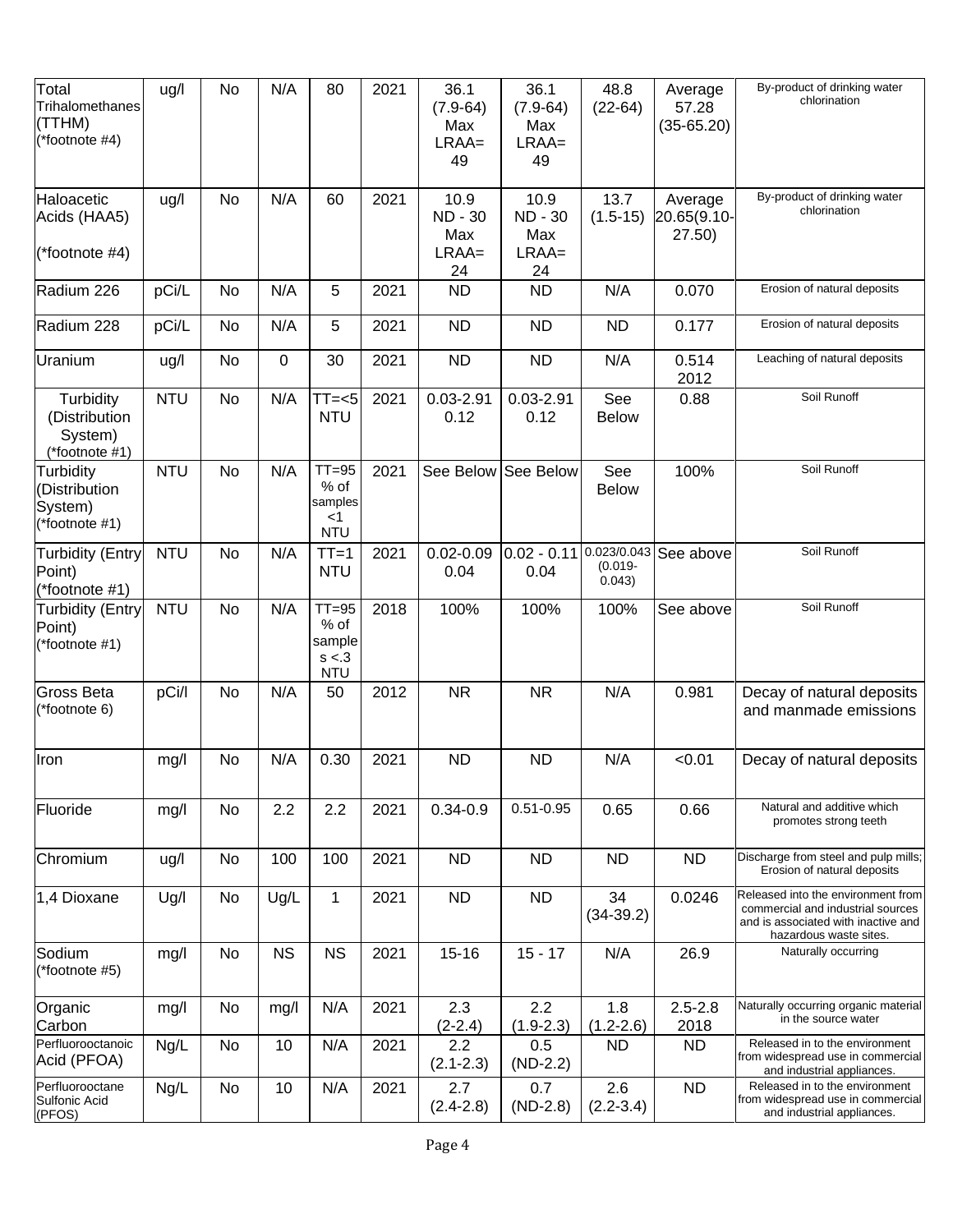| Sulfate | mg/l | No. | N/A  | 250            | 2021          | $26 - 27$                                   | 26-46                                       | N/A                                         | 20.2                                | Naturally occurring                                                                                        |
|---------|------|-----|------|----------------|---------------|---------------------------------------------|---------------------------------------------|---------------------------------------------|-------------------------------------|------------------------------------------------------------------------------------------------------------|
| Nickel  | mg/l | No  | NA   | NA             | 2021          | ND.                                         | <b>ND</b>                                   | 0.0016                                      | ND                                  | Erosion of natural deposits                                                                                |
| Nitrate | mg/l | No  | 10   | 10             | 2021          | 0.28<br>$(0.21 - 0.35)$                     | 0.14<br>$(ND-0.31)$                         | 0.35<br>(2021)                              | 0.288                               | Run off from fertilizer, leaching from<br>septic tanks, erosion<br>of natural deposits                     |
| Lead    | Ug/I | No. | 0    | $AL =$<br>15   | 2021          | 3.2<br>(ND-130)<br>2021<br>*Footnote 3      | 3.2<br>$(ND-130)$<br>2021<br>*Footnote 3    | 1.8<br>$(ND-13)$<br>2021<br>*Footnote 3     | 3.1<br>$(ND-5.9)$<br>*Footnote 3    | Corrosion of household plumbing<br>systems, erosion of natural deposits                                    |
| Copper  | Ug/l | No  | 1300 | $AL =$<br>1300 | 2021/<br>2020 | 130<br>$(8.1 - 470)$<br>2021<br>*Footnote 2 | 130<br>$(8.1 - 470)$<br>2021<br>*Footnote 2 | 120<br>$(3.6 - 260)$<br>2020<br>*Footnote 2 | 770<br>$(170 - 880)$<br>*Footnote 2 | Corrosion of household plumbing<br>systems, erosion of natural deposit<br>leaching from wood preservatives |

#### *Additional TTHM & HAA5 WCWSA Sampling Results for Pal-Mac-Wal CSA*

|                               | <b>Units</b> | <b>Violation</b><br>Yes/No | <b>MCLG</b> | <b>MCL</b> | <b>Date</b> | Level<br><b>Detected</b>    | <b>Likely Source of</b><br><b>Contamination</b> |
|-------------------------------|--------------|----------------------------|-------------|------------|-------------|-----------------------------|-------------------------------------------------|
| <b>TTHM</b><br>(*footnote #4) | ug/l         | No                         | N/A         | 80         | 2021        | Average<br>46.7<br>(18-56)  | By-product of drinking<br>water<br>chlorination |
| HAA5<br>(*footnote #4)        | ug/l         | No                         | N/A         | 60         | 2021        | Average<br>19.7<br>$(7-29)$ | By-product of drinking<br>water                 |

\*footnote 1 (Turbidity) – Turbidity is a measure of the cloudiness of the water. The suppliers test and record it every 8 seconds because it is a good indicator of the effectiveness of our filtration system. For Town of Ontario, the highest single turbidity measurement for the year occurred on 8/15/2021 (0.043 NTU). The number 0.023 NTU represents the average measured and 0.019-0.043 NTU represents the range measured. For MCWA, the number 0.04 NTU represents the average measured and 0.02 – 0.09 NTU represent the range measured. For the Village of Palmyra, the number 0.88 NTU represents the average measured. State regulations require that turbidity must always be below 5 NTU for the Village of Palmyra because of their filtration system and that 95% of the turbidity samples collected must be below 1 NTU.

\*footnote 2 (Copper) – **Town of Ontario:** This level represents the 90th percentile of the 31 sites tested. A percentile is a value on a scale of 100 that indicates the percent of a distribution that is equal to or below it. The 90<sup>th</sup> percentile is equal to or greater than 90% of the copper values detected at your water system. In this case, thirty samples were collected from the Town of Ontario water system and the  $90<sup>th</sup>$  percentile value was (120 ug/l). The numbers 3.6-260 ug/l represent the range of copper detected. The action level for copper was not exceeded in 2020.

**Village of Palmyra:** The level presents the 90<sup>th</sup> percentile of the 20 sites tested. The 90<sup>th</sup> percentile is equal to or greater than 90% of the copper values detected in your water system. In this case, 20 samples were collected from your water system and the 90<sup>th</sup> percentile value was the third highest value 770 ug/l.

MCWA: The level presents the 90<sup>th</sup> percentile of the 52 sites tested. The 90<sup>th</sup> percentile is equal to or greater than 90% of the copper values detected at your water system. In this case, 52 samples were collected from the MCWA water system and the 90<sup>th</sup> percentile value was (130 ug/l). The numbers 8.1-470 ug/l represent the range of copper detected. The action level for copper was not exceeded.

\*footnote 3 (Lead) – **Town of Ontario:** This action level represents the 90<sup>th</sup> percentile for the 31 sites tested. In this case, thirty-one samples were collected from the Town of Ontario water system and the  $90<sup>th</sup>$  percentile value was (1.8 ug/l). The numbers <1-13 ug/l represents the range of lead detected. The action level for lead was not exceeded at any of the sites tested. Village of Palmyra: The level presented represents the 90<sup>th</sup> percentile of the 20 samples collected.

**MCWA:** This action level represents the 90<sup>th</sup> percentile for the 52 sites tested. In this case, 52 samples were collected from the MCWA water system and the  $90<sup>th</sup>$  percentile value was (3.2 ug/l). The numbers ND-130 ug/l represent the range of lead detected. The action level for lead was not exceeded.

- \*footnote 4 (LRAA) –This level represents the highest Locational Running Annual Average (LRAA) calculated quarterly from data collected.
- \*footnote 5 (Sodium) Water containing more than 20 mg/L of sodium should not be used for drinking by people who are on a severely restricted sodium diet. Water containing more than 270 mg/L of sodium should not be used for drinking by people who are on a moderately restricted sodium diet.

\*footnote 6 The State considers 50 pc/l to be the level of concern for beta particles.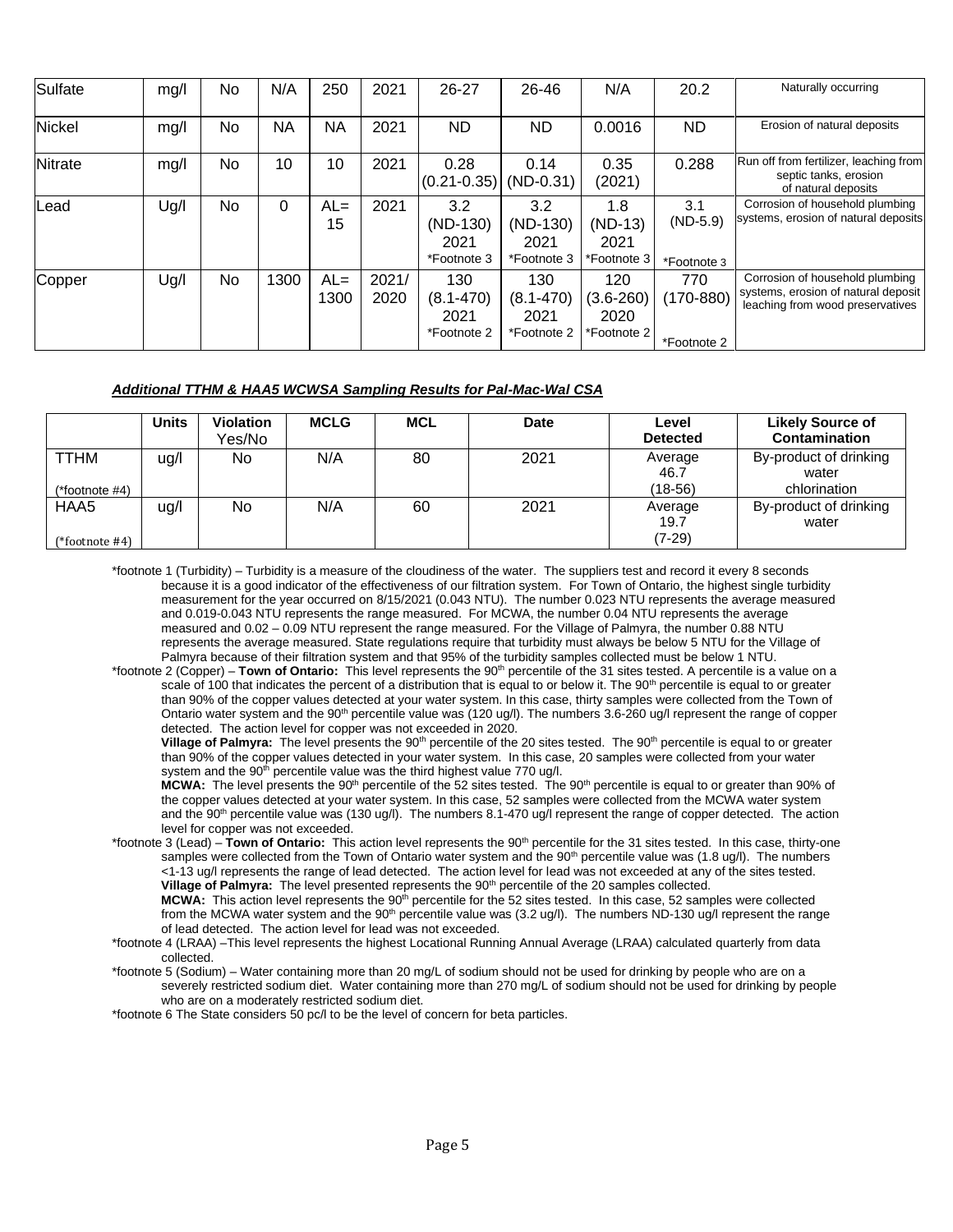### **DEFINITIONS OF TERMS IN TABLE**

*MCL - Maximum Contaminant Level: the highest level of a contaminant that is allowed in drinking water. MCLs are set as close to the MCLGs as feasible.*

*MCLG – Maximum Contaminant Level Goal: the level of a contaminant in drinking water below which there is no known or expected risk to health. MCLGs allow for a margin of safety.*

*AL – Action Level: The concentration of a contaminant which if exceeded triggers treatment or other requirements which a water system must follow.*

*ug/l = microgram: (1/1,000,000 of a gram per liter) = ppb = Parts per billion*

*per liter = ppb: parts per billion.*

*pC/L: picoCuries per liter.*

*NTU - Nephelometric turbidity unit: a measure of the clarity of water.*

*TT – Treatment Technique: A required process intended to reduce the level of a contaminant in drinking water.*

*Not Detected = ND: absent or present at less than testing method detection level. All testing methods are EPA approved with the detection limits much less than MCL.*

*N/A: Not applicable*

*Ng/L: nanograms per litre*

*NS: Not Sampled*

*NR: Not Required*

*NRS: Not Required to Sample*

*mg/l: milligram: (1/1,000 of a gram per liter) = ppm = parts per million.*

*MRDL Maximum Residual Level: the highest level of a disinfectant allowed in drinking water. There is convincing evidence that addition of a disinfectant is necessary for control of microbial contaminants.*

*MRDLG Maximum Residual Disinfectant Level Goal: the level of a drinking water disinfectant below which there is no known or expected risk to health. MRDLGs do not reflect the benefits of the use of disinfectants to control microbial contamination*.

*Nanograms per liter (Ng/L): Corresponds to one part of liquid in one trillion parts of liquid (parts per trillion-ppt).*

**Lead:** Lead in drinking water is rarely the sole cause of lead poisoning, but it can add to a person's total lead exposure. All potential sources of lead in the household should be identified and removed, replaced or reduced. Please visit our website, [www.wcwsa.org](http://www.wcwsa.org/) for more information on lead.

**Copper**: Copper is an essential nutrient, but some people who drink water containing copper in excess of the action level over a relatively short period of time could experience gastrointestinal distress. Some people who drink water containing in excess of the action level over many years could suffer liver or kidney damage. People with Wilson's Disease should consult their personal doctor.

#### **WHAT DOES THIS INFORMATION MEAN?**

The Village of Palmyra water system was previously in violation for high copper levels in 2014. Although this is not an emergency, as our customers you have a right to know what happened, what you should do, and what is being done to correct the situation. The tests taken in 2014 showed copper levels in the water above the limit or "action level". The NYS Department of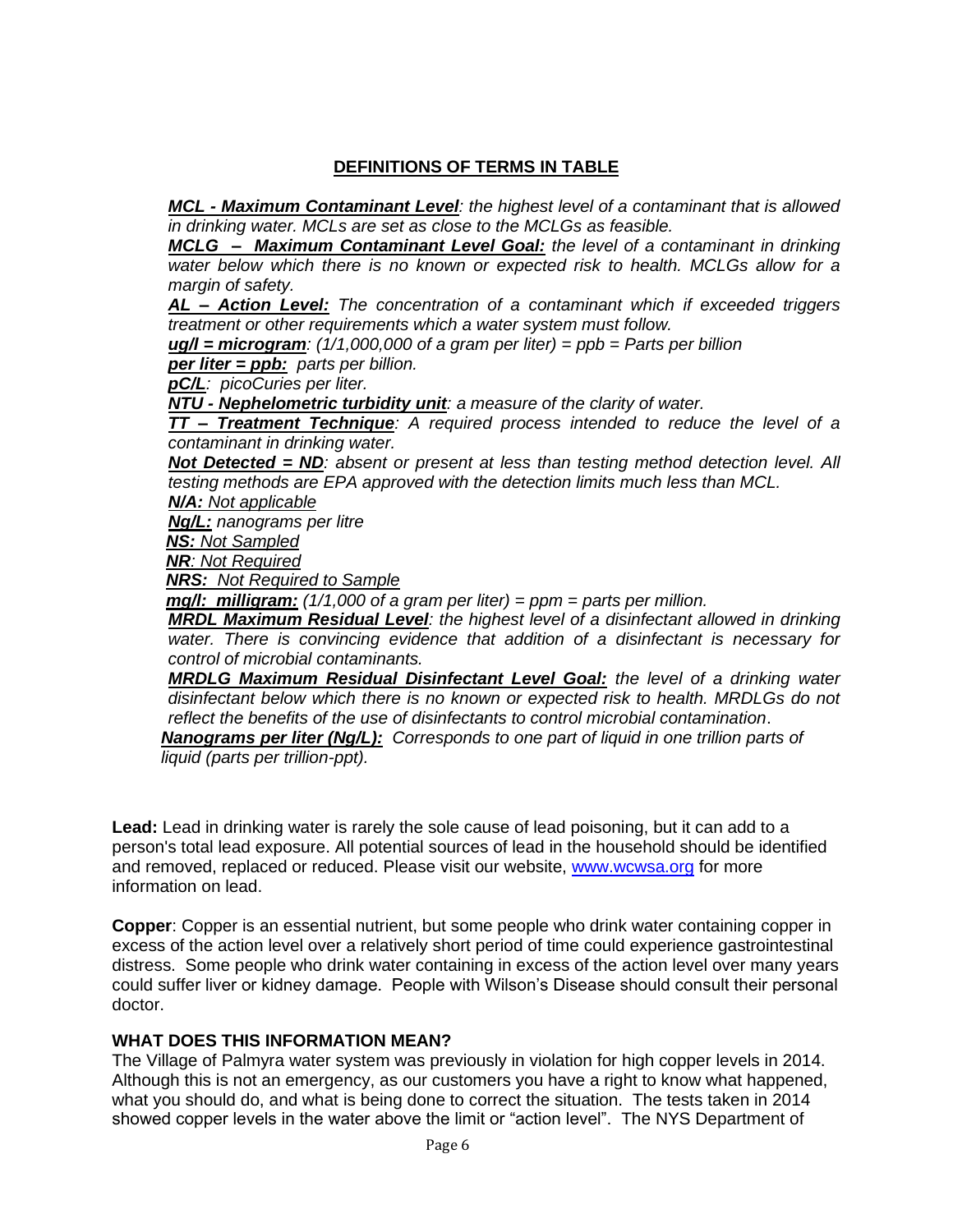Health required an evaluation of the Village of Palmyra water system to determine what corrective actions would be needed. This evaluation included increased monitoring of customer's household taps, testing of copper in the source water, and testing of certain water quality parameters in their distribution system. The Village of Palmyra completed this evaluation and submitted a report to the N.Y.S. Department of Health in May of 2016. It was determined that the optimal corrosion control method would be the addition of an orthophosphate sequestering agent to our finished water at the water treatment facility. This addition of orthophosphate began in May 2019. Testing since then has met all required Action Levels. We have learned though our testing that some additional contaminants have been detected as seen in the Table of Detected Contaminants below New York State requirements.

# **DO I NEED TO TAKE SPECIAL PRECAUTIONS?**

Although our drinking water met or exceeded state and federal regulations, some people may be more vulnerable to disease causing microorganisms or pathogens in drinking water than the general population. Immuno-compromised persons such as persons with cancer undergoing chemotherapy, persons who have undergone organ transplants, people with HIV/AIDS or other immune system disorders, some elderly, and infants can be particularly at risk from infections. These people should seek advice from their health care provider about their drinking water. EPA/CDC guidelines on appropriate means to lessen the risk of infection by Cryptosporidium, Giardia and other microbial pathogens are available from the Safe Drinking Water Hotline (800- 426-4791).

## **INFORMATION ON FLUORIDE ADDITION**

This system is one of the many New York water utilities providing drinking water with a controlled, low level of fluoride for consumer dental health protection. According to the U.S. Centers for Disease Control, fluoride is very effective in preventing cavities when present in drinking water at an optimal level of 0.7 mg/L (parts per million). The State Department of Health requires that we monitor fluoride levels on a daily basis to ensure optimal dental protection. In 2021 monitoring by the Village of Palmyra showed fluoride levels in your water were within 0.1 mg/L of the target level 62% of the time, monitoring by the Monroe County Water Authority showed that fluoride levels were within 0.2 mg/L of the CDC's recommended optimal level 99.9% of the time, and monitoring by the Town of Ontario showed that fluoride levels in your water were within 0.1 mg/L of the target level 96% of the time. None of the monitoring results showed fluoride at levels that approach the 2.2 mg/L MCL for fluoride.

#### **WHY SAVE WATER AND HOW TO AVOID WASTING IT?**

Although our system has an adequate amount of water to meet present and future demands, there are a number of reasons why it is important to conserve water.

- Saving water saves energy and some of the costs associated with both of these necessities of life;
- Saving water reduces the cost of energy required to pump water and the need to construct costly new transmission mains, wells, pumping systems and water towers.
- Saving water lessens the strain on the water system during a dry spell or drought, helping to avoid severe water use restrictions so that essential fire fighting needs are met.
- You can play a role in conserving water by becoming conscious of the amount of water your household is using, and by looking for ways to use less whenever you can.

#### *Conservation tips include:*

• Automatic dishwashers use 4-6 gallons for every cycle, regardless of how many dishes are loaded. So, get a run for your money and load it to capacity.